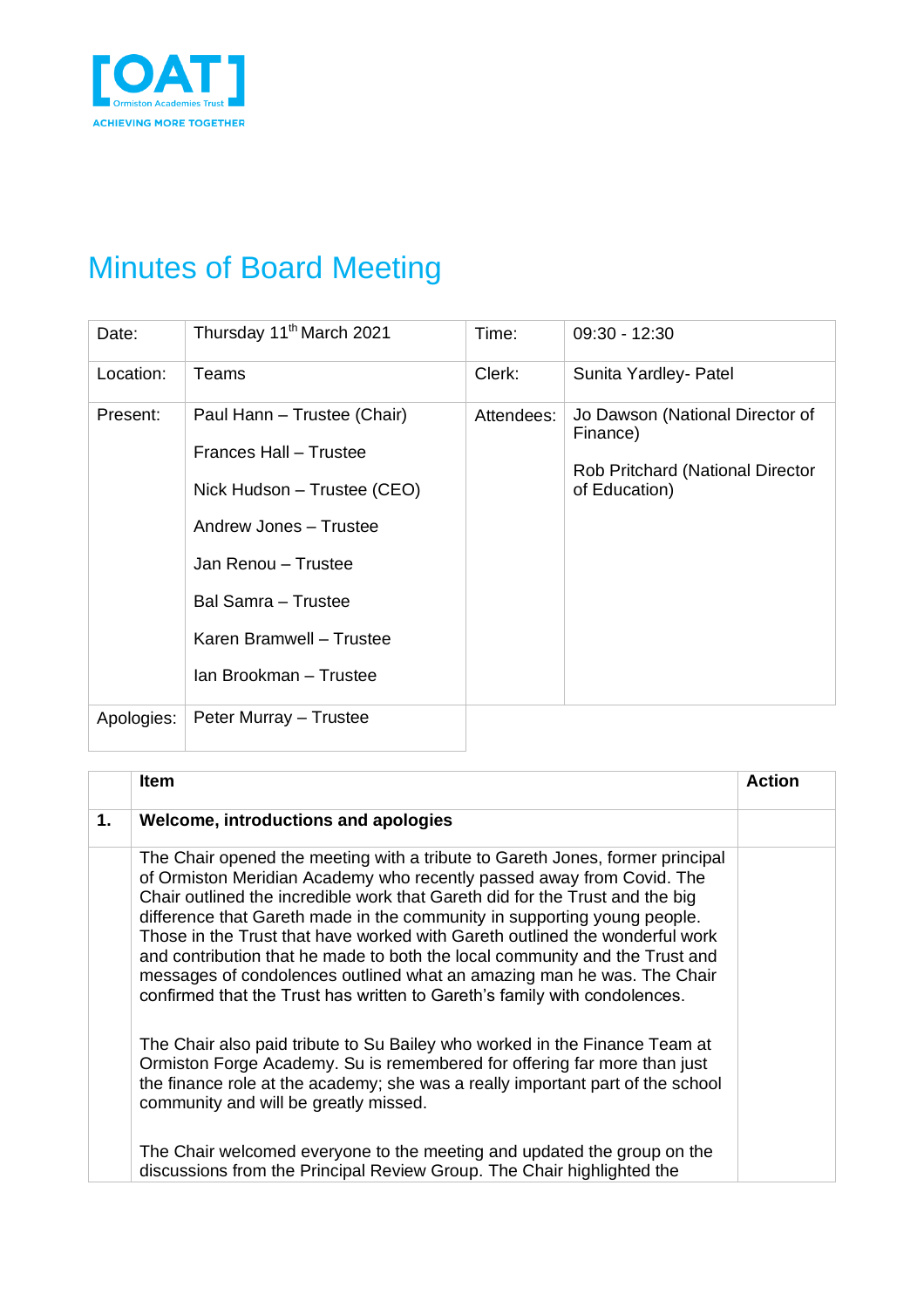

|    | positivity from principals about the support from the Trust and the<br>relationships with Regional Directors. The CEO outlined that the group was<br>appointed to give the principals the mechanism to feedback to the Trust<br>Board and it was a useful function to triangulate information for the Trustees.                                                                                                                                                                                                                                                    |           |
|----|--------------------------------------------------------------------------------------------------------------------------------------------------------------------------------------------------------------------------------------------------------------------------------------------------------------------------------------------------------------------------------------------------------------------------------------------------------------------------------------------------------------------------------------------------------------------|-----------|
|    | The Chair outlined the agenda for the meeting.                                                                                                                                                                                                                                                                                                                                                                                                                                                                                                                     |           |
| 2. | <b>Minutes and matters arising</b>                                                                                                                                                                                                                                                                                                                                                                                                                                                                                                                                 |           |
|    | Minutes agreed with an amendment to page 2; change 2020 to 2021.                                                                                                                                                                                                                                                                                                                                                                                                                                                                                                   |           |
|    | The action log was reviewed, and actions closed were agreed for removal.                                                                                                                                                                                                                                                                                                                                                                                                                                                                                           |           |
| 3. | <b>CEO Report</b>                                                                                                                                                                                                                                                                                                                                                                                                                                                                                                                                                  |           |
|    | The CEO outlined that staff in schools and head office have done a fantastic<br>job of ensuring that schools have been ready to open this week.                                                                                                                                                                                                                                                                                                                                                                                                                    |           |
|    | The CEO outlined the report, highlighting the IPR commentary and staff<br>survey results, particularly the perception of the Trust which has been further<br>analysed and included in the report. There now needs to be follow-up work<br>completed on this across the Trust.                                                                                                                                                                                                                                                                                      |           |
|    | The Chair of the F&C committee outlined that there continues to be<br>improvements made in financial performance. The budget has been<br>provisionally approved but there needs to be further understanding of what<br>the situation is next year in terms of grants that will be received and spending<br>required related to covid. The budget therefore will need final sign-off from the<br>board when some of the currently changing variables are more clearly<br>understood.                                                                                |           |
|    | Trustees asked how the survey results will impact communication and<br>engagement with staff.                                                                                                                                                                                                                                                                                                                                                                                                                                                                      |           |
|    | The CEO responded that communications have already been sent to all<br>members of staff with a summary of the survey results. There has been a<br>separate communication to principals to outline the results for individual<br>academies. Principals have also been given marketing materials to display<br>around the school to demonstrate follow up. Regional Directors have received<br>results for individual regions to benchmark and follow-up with principals.<br>There will also be work completed with Head Office staff on the Head Office<br>results. |           |
|    | Trustees suggested that the Trust adopt a 'stay connected' or similar<br>approach to further develop communications, building on the<br>momentum that the survey will have generated.                                                                                                                                                                                                                                                                                                                                                                              | <b>NH</b> |
|    | The CEO responded that this would be considered in communication plans.                                                                                                                                                                                                                                                                                                                                                                                                                                                                                            |           |
|    | The Chair outlined that the Principals Review Group were positive about CPD<br>work that is being completed across the Trust, noting an acknowledgement<br>from the group that the recently established Teaching and Training Team has<br>significantly improved training and CPD since it was developed.                                                                                                                                                                                                                                                          |           |
|    |                                                                                                                                                                                                                                                                                                                                                                                                                                                                                                                                                                    |           |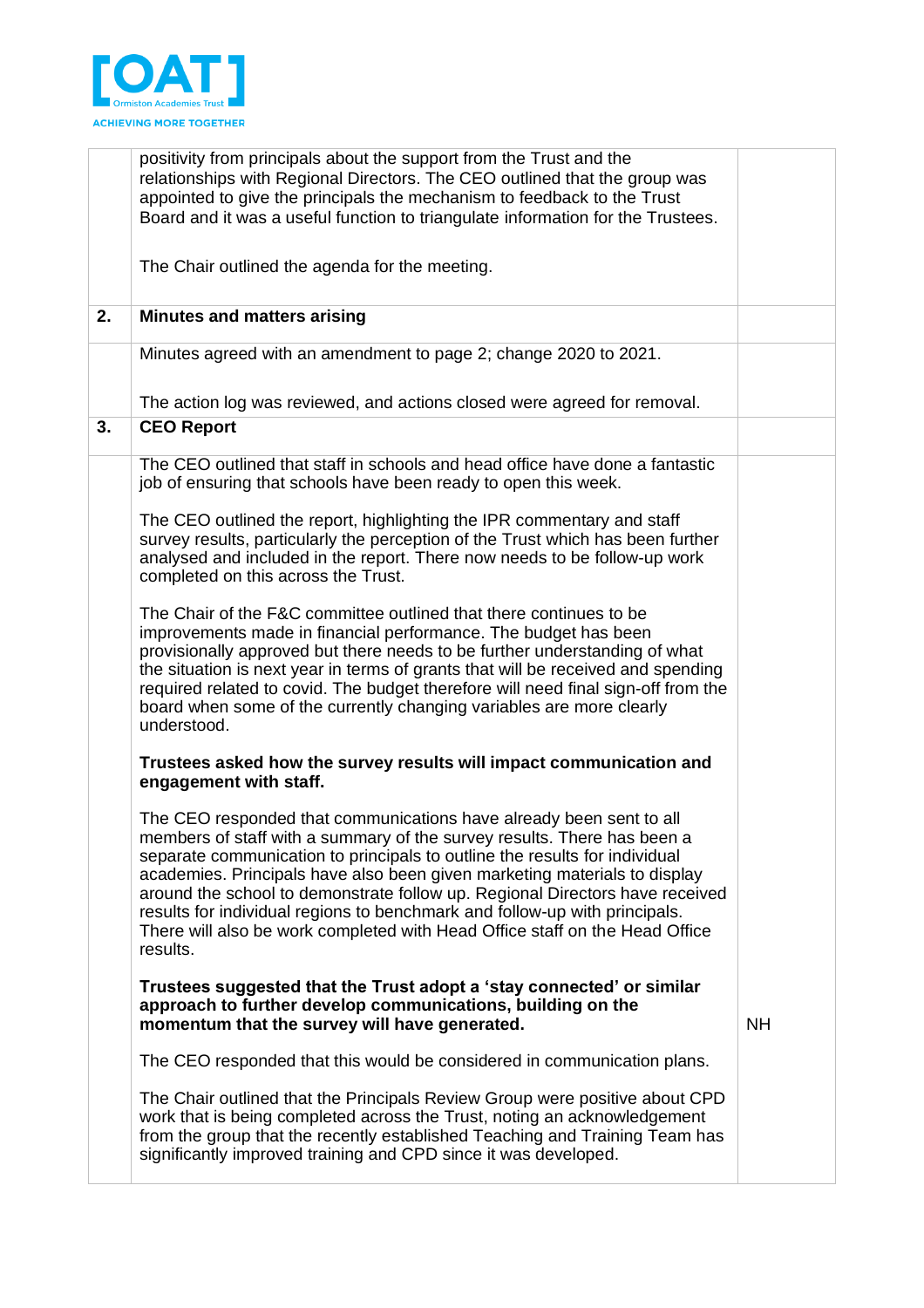

|    | The CEO noted that IT remains a key focus for the Trust to support good<br>communication with the appropriate IT infrastructure. There will be more of a<br>focus on IT in the July CEO report.                                                                                                                                                                                                                                                                                                                                                |  |
|----|------------------------------------------------------------------------------------------------------------------------------------------------------------------------------------------------------------------------------------------------------------------------------------------------------------------------------------------------------------------------------------------------------------------------------------------------------------------------------------------------------------------------------------------------|--|
| 4. | <b>Reopening Update</b>                                                                                                                                                                                                                                                                                                                                                                                                                                                                                                                        |  |
|    | The CEO outlined that schools have opened for a full school day with testing<br>and so far, reopening has gone well.<br>The National Director of Education outlined the attendance figures from<br>January to March. Primaries are currently open to all pupils, secondary has                                                                                                                                                                                                                                                                 |  |
|    | been staggered because all students needed to have covid tests. Attendance<br>is high, currently 97% and there have been few issues reported.                                                                                                                                                                                                                                                                                                                                                                                                  |  |
|    | New risk assessments have been completed and consultations with unions<br>took place; the return to school has been smooth. The biggest challenge has<br>been testing because this is a completely new process, this has however run<br>smoothly in most schools. There have only been 2 positive tests across the<br>Trust and covid bubbles are working in the same way as previously where a<br>test is positive. The government has indicated that extra funding will be<br>provided for testing.                                          |  |
|    | The National Director of Education outlined the process for Teacher<br>Assessed Grades (TAGs) including the need for further guidance from exam<br>boards, the monitoring of suitable staff and student workloads and the<br>moderation processes across the Trust and in academies. There also needs<br>to be transparency about process with parents and students and some<br>departments will need to be given the opportunity to individualise grading<br>processes. Practical subjects will be graded based on work already<br>completed. |  |
|    | There was a discussion about the benchmarking and moderation processes,<br>including the involvement of RLPs in the moderation process to ensure<br>consistent and accurate grade boundaries. It was noted that the agreed<br>processes for TAGs is similar to other large MATs.                                                                                                                                                                                                                                                               |  |
|    | Trustees asked what is being done across the Trust to ensure that there<br>is a consistent approach to testing students for Covid?                                                                                                                                                                                                                                                                                                                                                                                                             |  |
|    | The National Director of Education responded that the DfE and PHE have<br>published guidance on how to do the testing in schools. All members of<br>school staff are doing central training delivered nationally on how to deliver<br>tests.                                                                                                                                                                                                                                                                                                   |  |
|    | The Trustees acknowledged the huge volume of work required to<br>complete testing and asked how well the process has been<br>implemented?                                                                                                                                                                                                                                                                                                                                                                                                      |  |
|    | The National Director of Education noted that more problems were expected<br>in relation to testing and masks but both issues have been less problematic<br>than expected. The number of children that have consented to testing has<br>been 85%. Those that have not consented have either refused consent or<br>have not returned consent forms yet.                                                                                                                                                                                         |  |
|    | The CEO outlined the current strategy for moving RLPs into schools and how<br>the RLPs will be allocated and the current projects underway. Following the                                                                                                                                                                                                                                                                                                                                                                                      |  |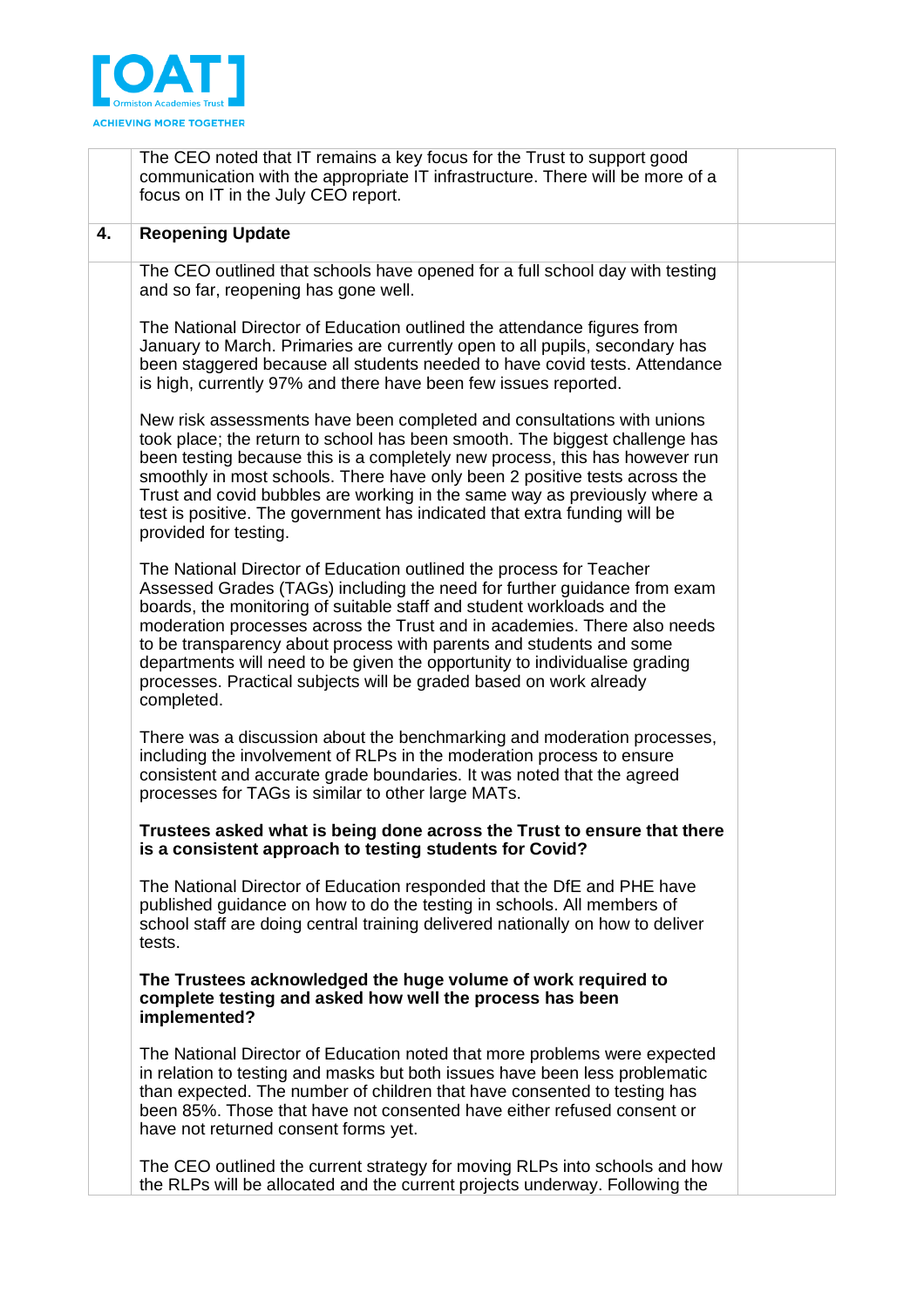

introduction of RLPs and the lockdown resulting in the RLPs not being in schools, there now needs to be work done on consistency of practice and quality across the Trust.

The CEO updated on the successful work recently underway by the OAKS including plans to widen the operating base in the South and East by opening new hubs, receiving a research visit from Ofsted to understand how initial teacher training has been working in the pandemic and the successful securing of third placements for trainees which many other organisations have not managed during the pandemic.

The CEO also updated on student personal development: enrichment and extra-curricular activities have been maintained throughout the pandemic and this has been positive and well-received. The development of Student Voice Council has been positive and links with the Trust Board will be a good opportunity to engage with students. It was also noted that many projects in the Trust a focused on being greener/eco-friendly.

There was a discussion about the recruitment, support and development of RLPs and what potential career paths may look like for those appointed to the role. It was agreed that working across levels is key to the success of the role and it is key to invest in the right people. Trustees encouraged that salary should not always be reflective of hierarchy and suggested that consistency is integral to the success of the RLP model. The CEO noted that part of the reason for having specific school assignment briefs is to be able to effectively performance manage and RLPs are given results related targets to ensure effective oversight.

*Karen Bramwell joined the meeting.* 

## **Trustees asked for an update on tutoring and mental health and wellbeing?**

The National Director of Education outlined the previous return to school plan in September which involved the recruitment of numerous tutors on a temporary basis. It was noted that there is also a national tutor programme available which is part funded by the DfE however this is not as cost-effective as 'home-grown' tutors. Academies are already set-up with sufficient tutors.

The CEO outlined that nationally there have been discussions about the impacts of students mental health and wellbeing and this has often been negatively communicated to stakeholders across the sector. However, the evidence suggests that the majority of students are relishing returning to school. Schools are carefully supporting the return to school and will follow normal procedures to identify individuals that might need additional support and ensure that staff are appropriately trained to identify and support students where required. In the longer term, more work will be completed on SEMH support in academies.

|    | <b>Support in academnes.</b> |  |
|----|------------------------------|--|
| э. | <b>Comfort Break</b>         |  |
| 6. | <b>Financial Update</b>      |  |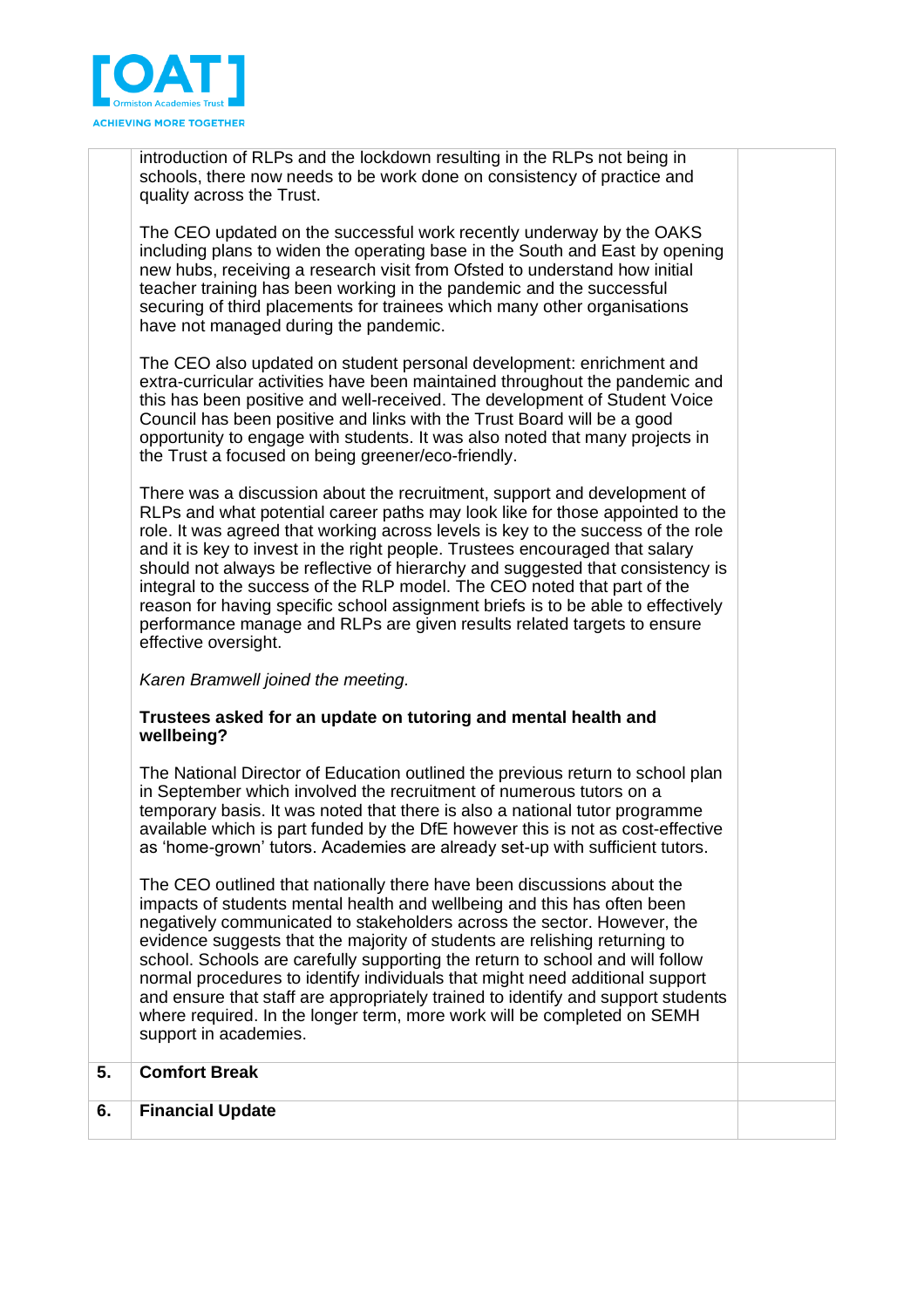

|                  | The National Director of Finance outlined the School Resource Management<br>Self-Assessment Tool noting that the tool has not previously been submitted<br>to the Trust Board but it is now a requirement to do so.                                                                                                                                                                                                                                                                                                 |  |
|------------------|---------------------------------------------------------------------------------------------------------------------------------------------------------------------------------------------------------------------------------------------------------------------------------------------------------------------------------------------------------------------------------------------------------------------------------------------------------------------------------------------------------------------|--|
|                  | Trustees clarified that the number of time the board has met would need to be<br>amended.                                                                                                                                                                                                                                                                                                                                                                                                                           |  |
|                  | Trustees asked how the associated excel spreadsheet is reviewed and<br>at what level.                                                                                                                                                                                                                                                                                                                                                                                                                               |  |
|                  | The National Director of Finance responded that the spreadsheet is reviewed<br>by Executive and it is just the Trust wide ones that come to Trust Board.                                                                                                                                                                                                                                                                                                                                                            |  |
|                  | The management accounts were presented, the National Director of Finance<br>confirmed that the accounts have been reviewed by F&C Committee.                                                                                                                                                                                                                                                                                                                                                                        |  |
|                  | There was a discussion about the presentation of accounts and the<br>associated narrative. It was outlined that there have been ongoing<br>conversations with ESFA about financial planning and benchmarking and the<br>ESFA is aware of the project and infrastructure work that the Trust is due to<br>undertake. It was noted that the Trust needs to invest in numerous areas to<br>catch-up with sector partners.                                                                                              |  |
|                  | It was agreed that the narratives related to financial position need to be<br>consistent across the leadership team.                                                                                                                                                                                                                                                                                                                                                                                                |  |
| $\overline{7}$ . | Quorum                                                                                                                                                                                                                                                                                                                                                                                                                                                                                                              |  |
|                  | The Company Secretary outlined the work completed on governance since<br>the last meeting with two volunteer trustees. The proposals outlined an<br>increase in quorum of Trust Board and sub-committee meetings to three or<br>half of the meeting membership, remove the mechanism for a casting vote<br>and add extra meetings to the Trust Board meeting calendar to focus on<br>training and development.                                                                                                      |  |
|                  | There was a discussion about the structure and focus of the training and<br>development meetings and whether the extra meetings would be about<br>structured CPD or engagement. It was agreed that Trustees would benefit<br>from further clarification about the function of the training and development<br>meeting and paper should be presented to the July meeting, outlining a<br>proposal for meeting content including suggested training, a self-effectiveness<br>review and engagement with stakeholders. |  |
|                  | Trustees agreed the paper and asked for training plans to come to the July<br>meeting                                                                                                                                                                                                                                                                                                                                                                                                                               |  |
| 8.               | <b>Conversions Update</b>                                                                                                                                                                                                                                                                                                                                                                                                                                                                                           |  |
|                  | The CEO updated on negotiations with the department about current<br>conversions. There was a discussion about timeline and due diligence and<br>the DfE and ESFA have committed to put in writing, responses to finance<br>questions. It was agreed that should the financial position not be satisfactory,<br>the conversion would not proceed.                                                                                                                                                                   |  |
|                  | There was a discussion about the potential to work with the converting<br>organisation on a consultancy basis in the first instance to work further                                                                                                                                                                                                                                                                                                                                                                 |  |